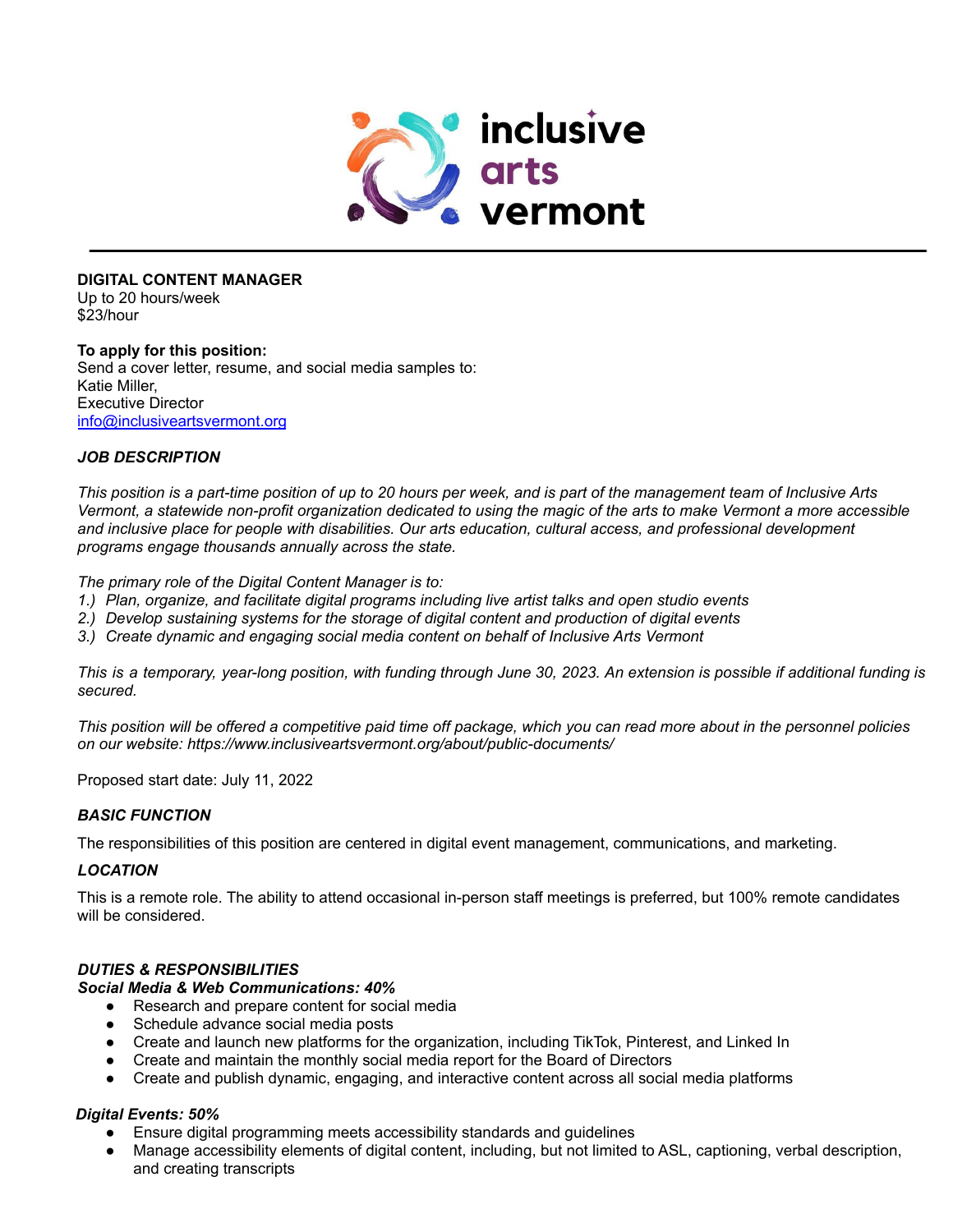- Supervise and produce all digital events for the organization, including the monthly artist talk series
- Develop and implement new, public digital events for the organization
- Attend digital events to provide tech support to staff

## *Other: 10%*

- Research, and present findings, on best digital practices, technologies, and platforms for digital content for the organizations
- Provide technological support and guidance to members of the management team and teaching artists on how to best deliver digital content to students via ZOOM or other streaming platforms
- Organize and edit past digital content for reuse and repurposing (I.e. taking snippets from an hour-long artist talk and creating soundbites for social media)
- Work with the Development & Communications Director to create an annual communications plan
- Create and document a new system for storing and archiving digital content including photos, video, and podcast episodes

# *CULTURE OF INCLUSION*

At Inclusive Arts Vermont, we believe that we all bring different strengths to the management team and celebrate them. Additionally, all employees of the organization are expected to participate in and support a culture of inclusion, through the support of other staff members as needs arise. Examples of this include: photocopier assistance, mailing stuffing, lifting, zoom tech, etc.

## *SUPERVISION EXERCISED*

This position does not supervise any employees or interns.

## *SUPERVISION RECEIVED*

General direction and supervision is received from the Development & Communications Director.

## *QUALIFICATIONS*

- Passion for the mission of Inclusive Arts Vermont and an interest in diversity awareness and disability inclusion
- Strong writing skills
- Strong time management skills, ability to prioritize and meet deadlines
- Proficiency in Adobe Creative Suite or similar design software
- Advanced knowledge of major social media platforms including Facebook, Twitter, Instagram, and TikTok
- Experience with collecting an analyzing performance and engagement data for social media
- Experience with developing engaging content for a variety of social media platforms including facebook, twitter, and instagram
- Good level of accuracy in all aspects of work
- Good verbal and interpersonal communication skills
- Excellent problem-solving skills
- Able to maintain confidentiality of sensitive data and information
- Able to pass all agency background checks
- Physical ability to perform all job functions

## **ACCESSIBILITY:**

To receive this application in a different format, or to make an accommodation request regarding the application process specifically, please contact Katie Miller: [katie@inclusiveartsvermont.org](mailto:katie@inclusiveartsvermont.org) 802-404-1597

# **Equipment Used:**

Office Equipment: Phone, computer, camera, lights

## **Mental Demands/Physical Demands/ Environmental Demands:**

- Work is sedentary for long periods while spending a lot of time keyboarding and looking at a computer screen
- Work with frequent interruptions; regulate emotions under stress when meeting deadlines
- Person must be able to prioritize multiple tasks and work independently

## **Employment is conditioned upon:**

verification of the individual's identity by examining the individual's government-issued photo identification card, such